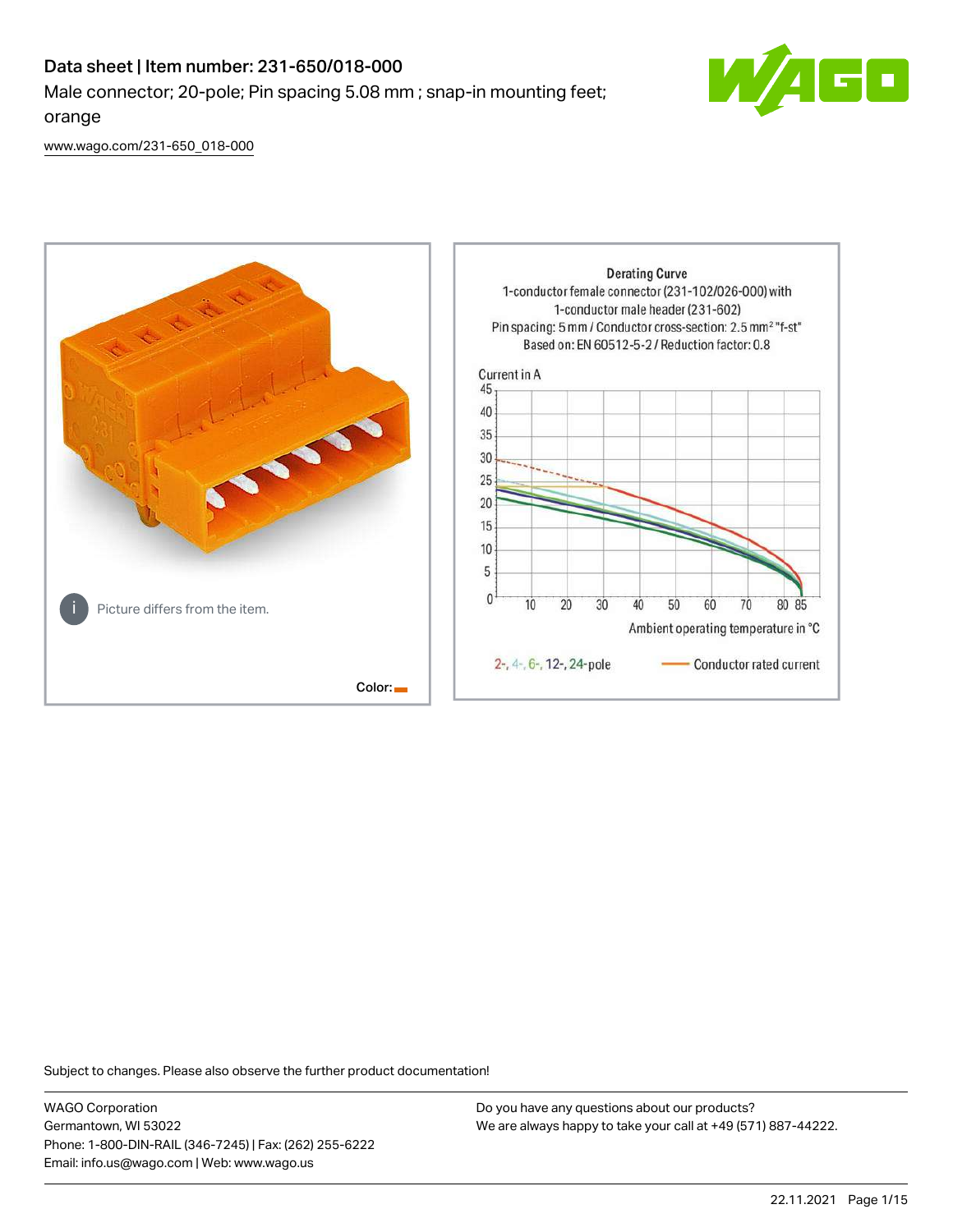



```
L = (pole no. -1) x pin spacing +8.2 mm
```
 $L_1 = L - 1.7$  mm

 $L_2 = L - 1.2$  mm

#### Item description

- $\blacksquare$ Universal connection for all conductor types
- Easy cable pre-assembly and on-unit wiring via vertical and horizontal CAGE CLAMP<sup>®</sup> actuation  $\blacksquare$
- $\blacksquare$ For wire-to-wire and board-to-wire connections
- $\blacksquare$ Versions available with snap-in mounting feet or flanges for panel or through-panel mounting

Subject to changes. Please also observe the further product documentation!

WAGO Corporation Germantown, WI 53022 Phone: 1-800-DIN-RAIL (346-7245) | Fax: (262) 255-6222 Email: info.us@wago.com | Web: www.wago.us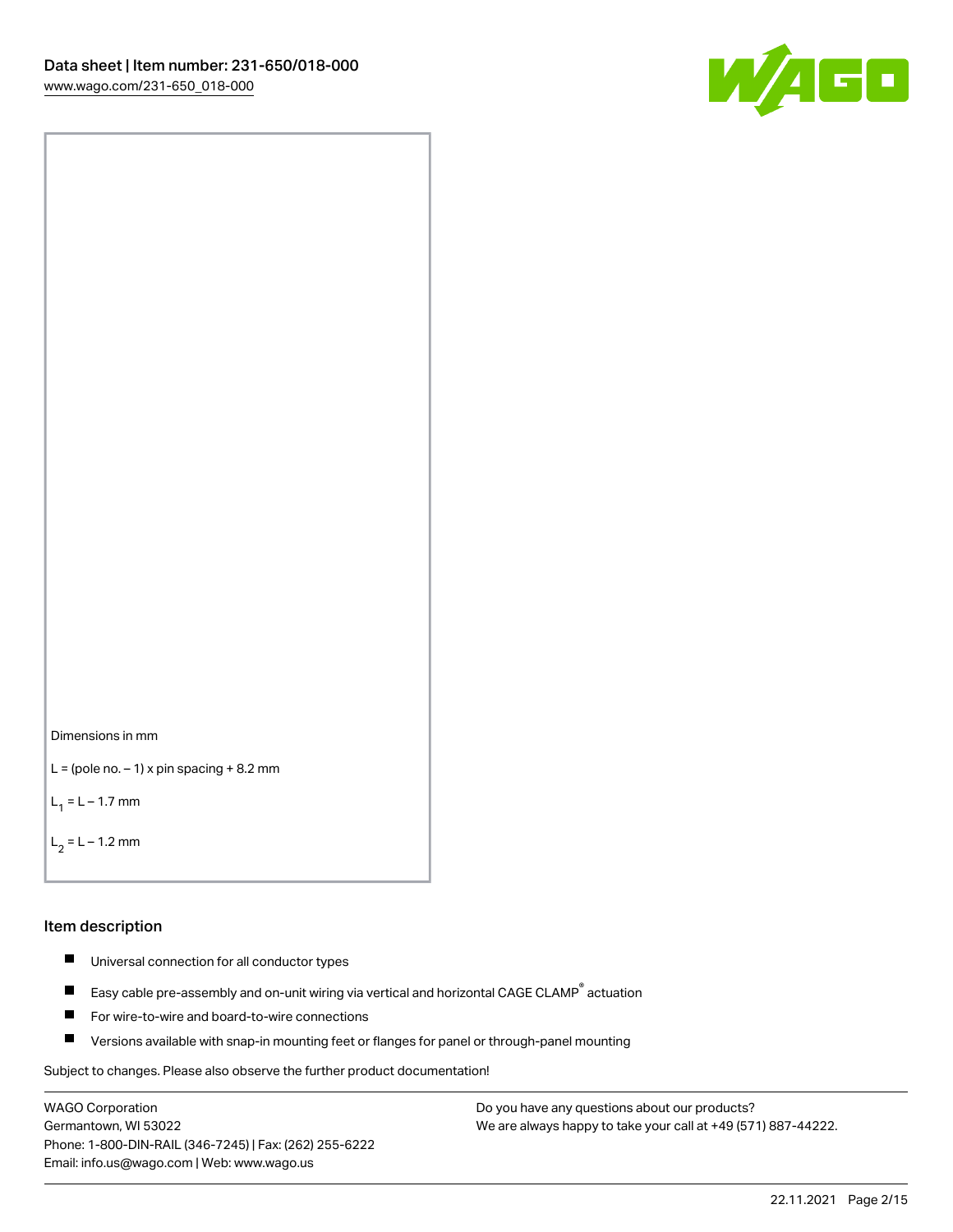W/AGO

 $\blacksquare$ With coding fingers

#### Data Notes

| Safety information 1 | The <i>MCS – MULTI CONNECTION SYSTEM</i> includes connectors<br>without breaking capacity in accordance with DIN EN 61984. When<br>used as intended, these connectors must not be connected<br>/disconnected when live or under load. The circuit design should<br>ensure header pins, which can be touched, are not live when<br>unmated. |
|----------------------|--------------------------------------------------------------------------------------------------------------------------------------------------------------------------------------------------------------------------------------------------------------------------------------------------------------------------------------------|
| Variants:            | Other pole numbers<br>Gold-plated or partially gold-plated contact surfaces<br>Other versions (or variants) can be requested from WAGO Sales or<br>configured at https://configurator.wago.com/                                                                                                                                            |

# Electrical data

# IEC Approvals

| Ratings per                 | IEC/EN 60664-1                                                       |
|-----------------------------|----------------------------------------------------------------------|
| Rated voltage (III / 3)     | 320 V                                                                |
| Rated surge voltage (III/3) | 4 <sub>k</sub> V                                                     |
| Rated voltage (III/2)       | 320 V                                                                |
| Rated surge voltage (III/2) | 4 <sub>k</sub> V                                                     |
| Nominal voltage (II/2)      | 630 V                                                                |
| Rated surge voltage (II/2)  | 4 <sub>k</sub> V                                                     |
| Rated current               | 12A                                                                  |
| Legend (ratings)            | (III / 2) $\triangleq$ Overvoltage category III / Pollution degree 2 |

# UL Approvals

| Approvals per                  | UL 1059 |
|--------------------------------|---------|
| Rated voltage UL (Use Group B) | 300 V   |
| Rated current UL (Use Group B) | 15 A    |
| Rated voltage UL (Use Group D) | 300 V   |
| Rated current UL (Use Group D) | 10 A    |

# Ratings per UL

| Rated voltage UL 1977 | 600 V |
|-----------------------|-------|
| Rated current UL 1977 | 15 A  |

| <b>WAGO Corporation</b>                                | Do you have any questions about our products?                 |
|--------------------------------------------------------|---------------------------------------------------------------|
| Germantown. WI 53022                                   | We are always happy to take your call at +49 (571) 887-44222. |
| Phone: 1-800-DIN-RAIL (346-7245)   Fax: (262) 255-6222 |                                                               |
| Email: info.us@wago.com   Web: www.wago.us             |                                                               |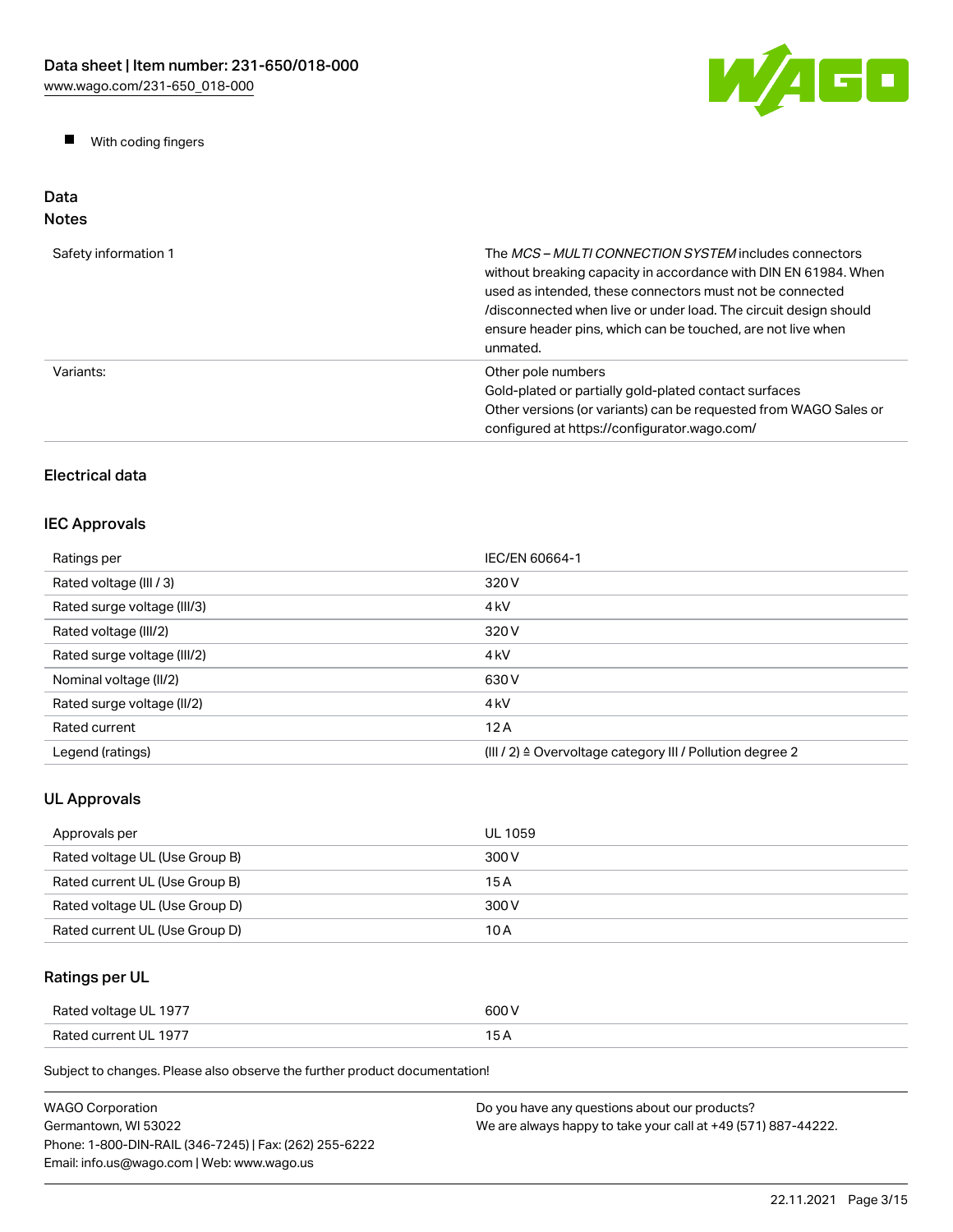

### CSA Approvals

| Approvals per                   | CSA   |
|---------------------------------|-------|
| Rated voltage CSA (Use Group B) | 300 V |
| Rated current CSA (Use Group B) | 15 A  |
| Rated voltage CSA (Use Group D) | 300 V |
| Rated current CSA (Use Group D) | 10 A  |

### Connection data

| Total number of connection points | 20 |
|-----------------------------------|----|
| Total number of potentials        | 20 |
| Number of connection types        |    |
| Number of levels                  |    |

#### Connection 1

| Connection technology                             | CAGE CLAMP®                            |
|---------------------------------------------------|----------------------------------------|
| Actuation type                                    | Operating tool                         |
| Solid conductor                                   | $0.082.5$ mm <sup>2</sup> / 28  12 AWG |
| Fine-stranded conductor                           | $0.082.5$ mm <sup>2</sup> / 28  12 AWG |
| Fine-stranded conductor; with insulated ferrule   | $0.251.5$ mm <sup>2</sup>              |
| Fine-stranded conductor; with uninsulated ferrule | $0.252.5$ mm <sup>2</sup>              |
| Strip length                                      | $89$ mm / 0.31  0.35 inch              |
| Number of poles                                   | 20                                     |
| Conductor entry direction to mating direction     | 0°                                     |
|                                                   |                                        |

# Physical data

| Pin spacing             | 5.08 mm / 0.2 inch    |
|-------------------------|-----------------------|
| Width                   | 104.8 mm / 4.126 inch |
| Height                  | 18.8 mm / 0.74 inch   |
| Height from the surface | 14.3 mm / 0.563 inch  |
| Depth                   | 27.5 mm / 1.083 inch  |

### Mechanical data

| Housing sheet thickness | $0.6$ 1.2 mm / 0.024 $$ 0.047 inch |
|-------------------------|------------------------------------|
| Mounting type           | Snap-in foot                       |
| Mounting type           | Panel mounting                     |

| <b>WAGO Corporation</b>                                | Do you have any questions about our products?                 |
|--------------------------------------------------------|---------------------------------------------------------------|
| Germantown, WI 53022                                   | We are always happy to take your call at +49 (571) 887-44222. |
| Phone: 1-800-DIN-RAIL (346-7245)   Fax: (262) 255-6222 |                                                               |
| Email: info.us@wago.com   Web: www.wago.us             |                                                               |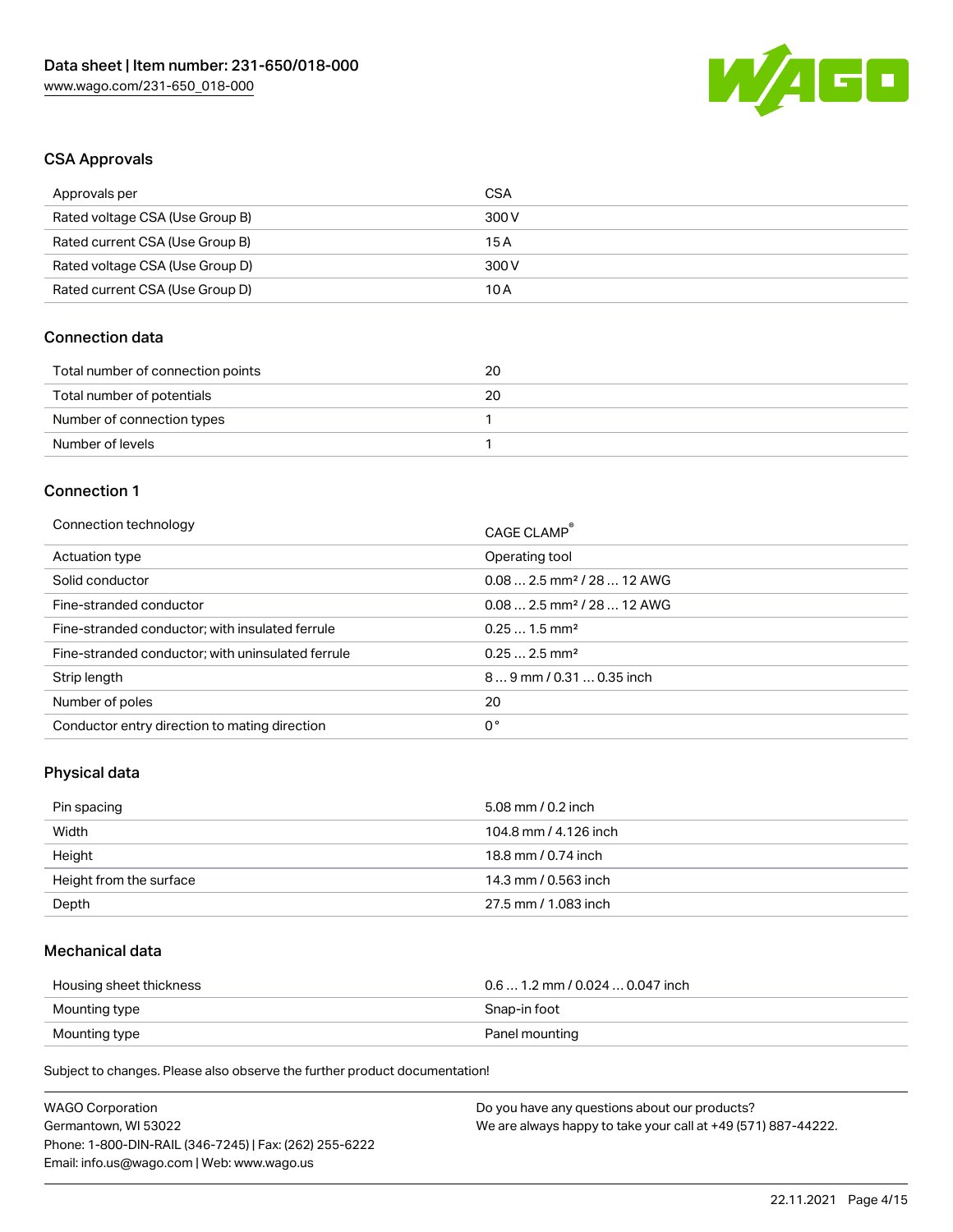

### Plug-in connection

| Contact type (pluggable connector) | Male connector/plug |
|------------------------------------|---------------------|
| Connector (connection type)        | for conductor       |
| Mismating protection               | No                  |
| Locking of plug-in connection      | Without             |

### Material data

| Color                       | orange                                  |
|-----------------------------|-----------------------------------------|
| Material group              |                                         |
| Insulation material         | Polyamide (PA66)                        |
| Flammability class per UL94 | V0                                      |
| Clamping spring material    | Chrome nickel spring steel (CrNi)       |
| Contact material            | Electrolytic copper ( $E_{\text{Cu}}$ ) |
| Contact plating             | tin-plated                              |
| Fire load                   | 0.501 MJ                                |
| Weight                      | 29.4g                                   |

### Environmental requirements

| Limit temperature range | -60  +100 °C |  |
|-------------------------|--------------|--|
|-------------------------|--------------|--|

# Commercial data

| Product Group         | 3 (Multi Conn. System) |
|-----------------------|------------------------|
| PU (SPU)              | 10 Stück               |
| Packaging type        | box                    |
| Country of origin     | DE                     |
| <b>GTIN</b>           | 4044918261197          |
| Customs tariff number | 8536694040             |

### Approvals / Certificates

### Country specific Approvals

|      |                          |                                 | Certificate |
|------|--------------------------|---------------------------------|-------------|
| Logo | Approval                 | <b>Additional Approval Text</b> | name        |
|      | CВ                       | IEC 61984                       | NL-39756    |
|      | DEKRA Certification B.V. |                                 |             |
|      | <b>CSA</b>               | C <sub>22.2</sub>               | 1466354     |
|      | DEKRA Certification B.V. |                                 |             |

| <b>WAGO Corporation</b>                                | Do you have any questions about our products?                 |
|--------------------------------------------------------|---------------------------------------------------------------|
| Germantown, WI 53022                                   | We are always happy to take your call at +49 (571) 887-44222. |
| Phone: 1-800-DIN-RAIL (346-7245)   Fax: (262) 255-6222 |                                                               |
| Email: info.us@wago.com   Web: www.wago.us             |                                                               |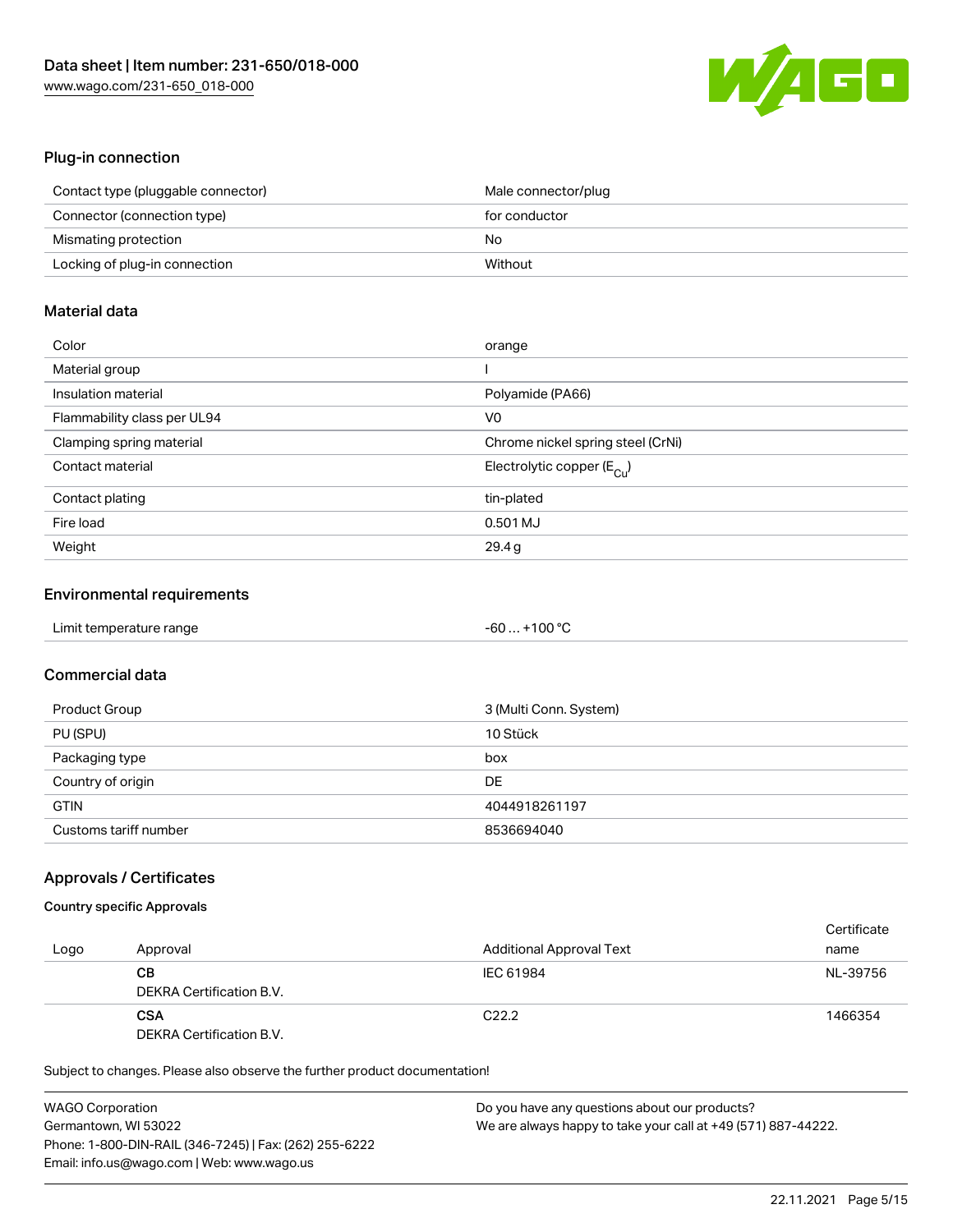



KEMA/KEUR DEKRA Certification B.V.

EN 61984 2190761.01

#### Ship Approvals

KEMA

|               |                                                         |                                 | Certificate                        |
|---------------|---------------------------------------------------------|---------------------------------|------------------------------------|
| Logo          | Approval                                                | <b>Additional Approval Text</b> | name                               |
| ABS.          | <b>ABS</b><br>American Bureau of Shipping               | ۰                               | $19 -$<br>HG1869876-<br><b>PDA</b> |
| <b>BUREAU</b> | BV<br>Bureau Veritas S.A.                               | <b>IEC 60998</b>                | 11915/D0<br><b>BV</b>              |
|               | <b>DNV GL</b><br>Det Norske Veritas, Germanischer Lloyd | ۰                               | TAE000016Z                         |

#### UL-Approvals

|                            |                                             |                                 | Certificate |
|----------------------------|---------------------------------------------|---------------------------------|-------------|
| Logo                       | Approval                                    | <b>Additional Approval Text</b> | name        |
| 8                          | UL<br>UL International Germany GmbH         | <b>UL 1977</b>                  | E45171      |
| $\boldsymbol{\mathcal{A}}$ | <b>UR</b><br>Underwriters Laboratories Inc. | <b>UL 1059</b>                  | E45172      |

# **Counterpart**

| Item no.231-320/026-000<br>1-conductor female connector; CAGE CLAMP®; 2.5 mm <sup>2</sup> ; Pin spacing 5.08 mm; 20-pole; 2,50 mm <sup>2</sup> ; | www.wago.com/231-320/026-<br>000 |
|--------------------------------------------------------------------------------------------------------------------------------------------------|----------------------------------|
| orange                                                                                                                                           |                                  |

| <b>WAGO Corporation</b>                                | Do you have any questions about our products?                 |
|--------------------------------------------------------|---------------------------------------------------------------|
| Germantown, WI 53022                                   | We are always happy to take your call at +49 (571) 887-44222. |
| Phone: 1-800-DIN-RAIL (346-7245)   Fax: (262) 255-6222 |                                                               |
| Email: info.us@wago.com   Web: www.wago.us             |                                                               |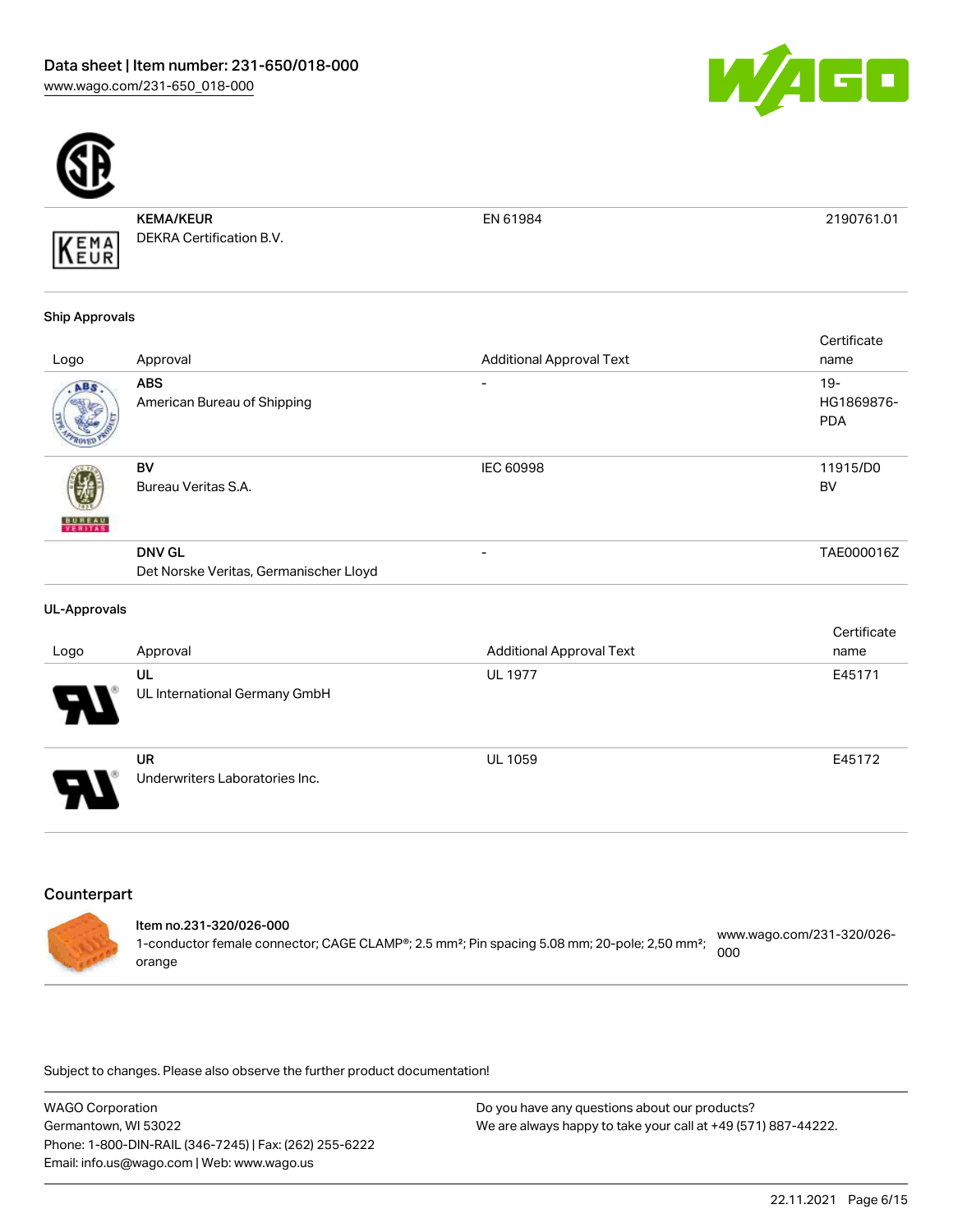

# Optional accessories

| s puonai aoocsson ide<br>Jumpers |                                                                                                                                                                                                 |                                  |
|----------------------------------|-------------------------------------------------------------------------------------------------------------------------------------------------------------------------------------------------|----------------------------------|
| Jumper                           |                                                                                                                                                                                                 |                                  |
|                                  | Item no.: 231-905<br>Jumper; for conductor entry; 5-way; insulated; gray                                                                                                                        | www.wago.com/231-905             |
|                                  | Item no.: 231-903<br>Jumper; for conductor entry; 3-way; insulated; gray                                                                                                                        | www.wago.com/231-903             |
|                                  | Item no.: 231-907<br>Jumper; for conductor entry; 7-way; insulated; gray                                                                                                                        | www.wago.com/231-907             |
|                                  | Item no.: 231-910<br>Jumper; for conductor entry; 10-way; insulated; gray                                                                                                                       | www.wago.com/231-910             |
|                                  | ltem no.: 231-902<br>Jumper; for conductor entry; 2-way; insulated; gray                                                                                                                        | www.wago.com/231-902             |
| Mounting adapter                 |                                                                                                                                                                                                 |                                  |
| Mounting accessories             |                                                                                                                                                                                                 |                                  |
|                                  | Item no.: 209-148<br>Multi mounting adapter; for DIN-35 rail; 25 mm wide; gray                                                                                                                  | www.wago.com/209-148             |
| Cover                            |                                                                                                                                                                                                 |                                  |
| Cover                            |                                                                                                                                                                                                 |                                  |
|                                  | Item no.: 231-669<br>Lockout caps; for covering unused clamping units; orange                                                                                                                   | www.wago.com/231-669             |
| Marking accessories              |                                                                                                                                                                                                 |                                  |
| Marking strip                    |                                                                                                                                                                                                 |                                  |
|                                  | Item no.: 210-331/508-103<br>Marking strips; as a DIN A4 sheet; MARKED; 1-12 (200x); Height of marker strip: 2.3 mm/0.091 in; Strip<br>length 182 mm; Horizontal marking; Self-adhesive; white  | www.wago.com/210-331<br>/508-103 |
|                                  | Item no.: 210-331/508-104<br>Marking strips; as a DIN A4 sheet; MARKED; 13-24 (200x); Height of marker strip: 2.3 mm/0.091 in; Strip<br>length 182 mm; Horizontal marking; Self-adhesive; white | www.wago.com/210-331<br>/508-104 |
|                                  | Item no.: 210-332/508-202<br>Marking strips; as a DIN A4 sheet; MARKED; 1-16 (160x); Height of marker strip: 3 mm; Strip length 182<br>mm; Horizontal marking; Self-adhesive; white             | www.wago.com/210-332<br>/508-202 |
|                                  | Item no.: 210-332/508-204<br>Marking strips; as a DIN A4 sheet; MARKED; 17-32 (160x); Height of marker strip: 3 mm; Strip length<br>182 mm; Horizontal marking; Self-adhesive; white            | www.wago.com/210-332<br>/508-204 |

#### Item no.: 210-332/508-206

Subject to changes. Please also observe the further product documentation!

WAGO Corporation Germantown, WI 53022 Phone: 1-800-DIN-RAIL (346-7245) | Fax: (262) 255-6222 Email: info.us@wago.com | Web: www.wago.us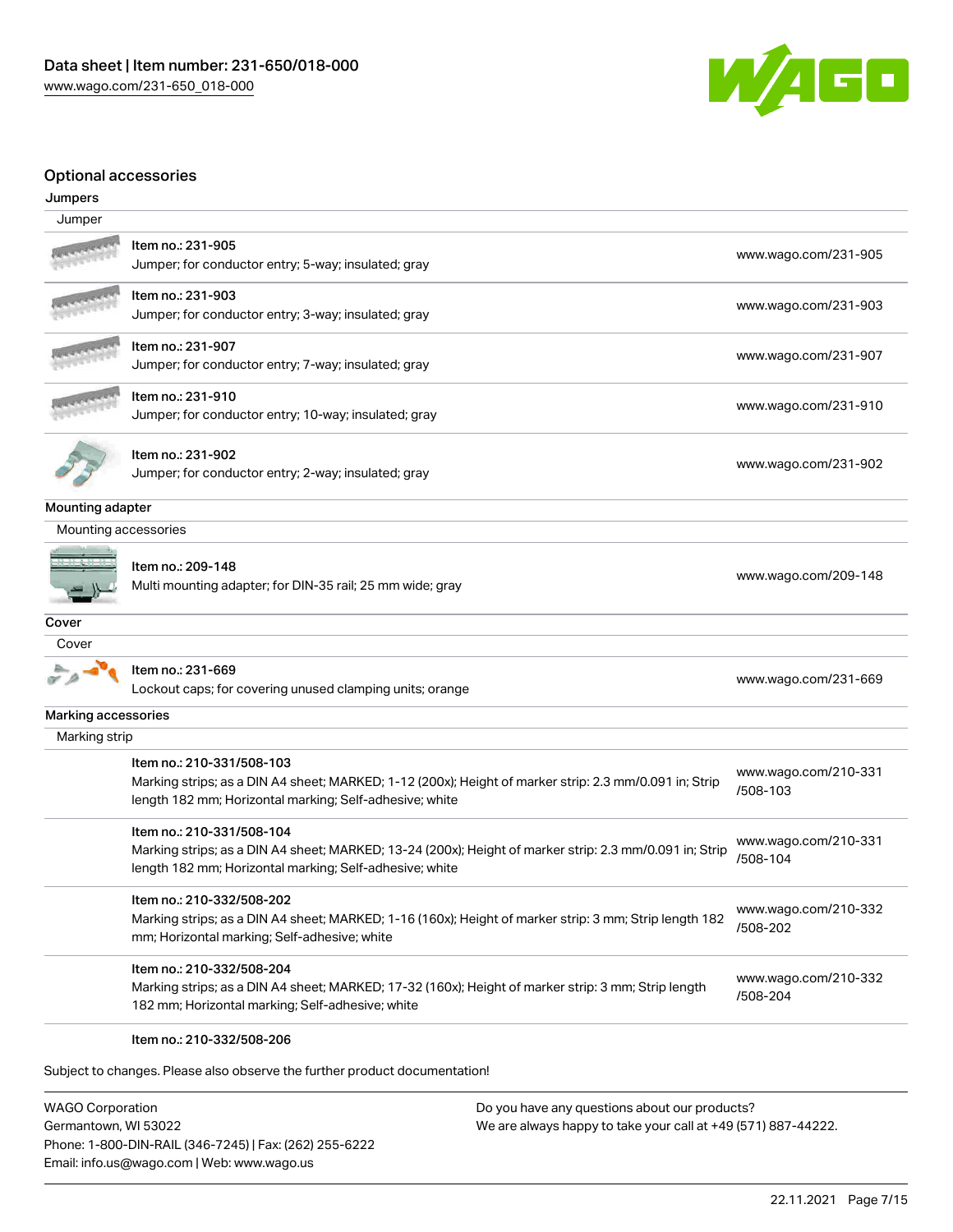Item no.: 210-332/508-205



Marking strips; as a DIN A4 sheet; MARKED; 33-48 (160x); Height of marker strip: 3 mm; Strip length 182 mm; Horizontal marking; Self-adhesive; white

Marking strips; as a DIN A4 sheet; MARKED; 1-32 (80x); Height of marker strip: 3 mm; Strip length 182

[www.wago.com/210-332](http://www.wago.com/210-332/508-206) [/508-206](http://www.wago.com/210-332/508-206)

[www.wago.com/210-332](http://www.wago.com/210-332/508-205) [/508-205](http://www.wago.com/210-332/508-205)

#### Insulations stops

Insulation stop



| ltem no.: 231-672                                     | www.wago.com/231-672 |
|-------------------------------------------------------|----------------------|
| Insulation stop; 0.75 - 1 mm <sup>2</sup> ; dark gray |                      |

mm; Horizontal marking; Self-adhesive; white



Item no.: 231-670 Insulation stop; 0.08-0.2 mm<sup>2</sup> / 0.2 mm<sup>2</sup> "s"; white [www.wago.com/231-670](http://www.wago.com/231-670) www.wago.com/231-670



Item no.: 231-671 Insulation stop; 0.25 - 0.5 mm²; light gray [www.wago.com/231-671](http://www.wago.com/231-671) www.wago.com/231-671

Coding

**Coding** 

Item no.: 231-129

nem no.. 231-129<br>Coding key; snap-on type; light gray [www.wago.com/231-129](http://www.wago.com/231-129)

**Mounting** 

| Mounting accessories |                                                                                                    |                      |
|----------------------|----------------------------------------------------------------------------------------------------|----------------------|
|                      | Item no.: 209-137                                                                                  | www.wago.com/209-137 |
|                      | Mounting adapter; can be used as end stop; 6.5 mm wide; gray                                       |                      |
| <b>Ferrules</b>      |                                                                                                    |                      |
| Ferrule              |                                                                                                    |                      |
|                      | Item no.: 216-101                                                                                  |                      |
|                      | Ferrule; Sleeve for 0.5 mm <sup>2</sup> / AWG 22; uninsulated; electro-tin plated; silver-colored  | www.wago.com/216-101 |
|                      | Item no.: 216-104                                                                                  |                      |
|                      | Ferrule; Sleeve for 1.5 mm <sup>2</sup> / AWG 16; uninsulated; electro-tin plated; silver-colored  | www.wago.com/216-104 |
|                      | Item no.: 216-106                                                                                  |                      |
|                      | Ferrule; Sleeve for 2.5 mm <sup>2</sup> / AWG 14; uninsulated; electro-tin plated; silver-colored  | www.wago.com/216-106 |
|                      | Item no.: 216-102                                                                                  |                      |
|                      | Ferrule; Sleeve for 0.75 mm <sup>2</sup> / AWG 20; uninsulated; electro-tin plated; silver-colored | www.wago.com/216-102 |
|                      | Item no.: 216-103                                                                                  |                      |
|                      | Ferrule; Sleeve for 1 mm <sup>2</sup> / AWG 18; uninsulated; electro-tin plated                    | www.wago.com/216-103 |
|                      | Item no.: 216-123                                                                                  |                      |
|                      |                                                                                                    | www.wago.com/216-123 |
|                      | Subject to changes. Please also observe the further product documentation!                         |                      |

WAGO Corporation Germantown, WI 53022 Phone: 1-800-DIN-RAIL (346-7245) | Fax: (262) 255-6222 Email: info.us@wago.com | Web: www.wago.us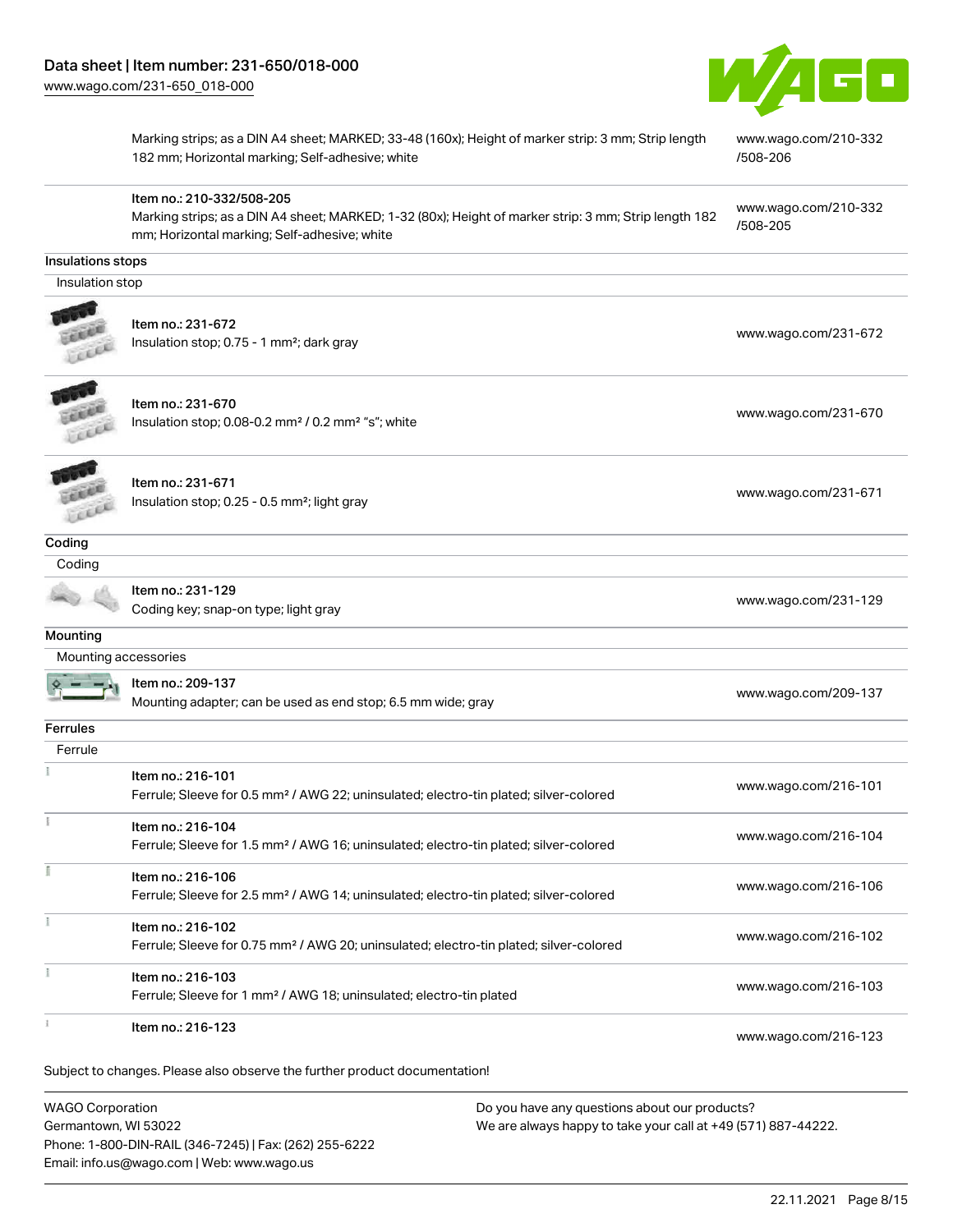# Data sheet | Item number: 231-650/018-000

[www.wago.com/231-650\\_018-000](http://www.wago.com/231-650_018-000)



|    | Ferrule; Sleeve for 1 mm <sup>2</sup> / AWG 18; uninsulated; electro-tin plated; silver-colored                                                                                                   |                      |
|----|---------------------------------------------------------------------------------------------------------------------------------------------------------------------------------------------------|----------------------|
|    | Item no.: 216-122<br>Ferrule; Sleeve for 0.75 mm <sup>2</sup> / AWG 20; uninsulated; electro-tin plated; silver-colored                                                                           | www.wago.com/216-122 |
| Ĭ. | Item no.: 216-124<br>Ferrule; Sleeve for 1.5 mm <sup>2</sup> / AWG 16; uninsulated; electro-tin plated                                                                                            | www.wago.com/216-124 |
|    | Item no.: 216-142<br>Ferrule; Sleeve for 0.75 mm <sup>2</sup> / 18 AWG; uninsulated; electro-tin plated; electrolytic copper; gastight<br>crimped; acc. to DIN 46228, Part 1/08.92                | www.wago.com/216-142 |
|    | Item no.: 216-132<br>Ferrule; Sleeve for 0.34 mm <sup>2</sup> / AWG 24; uninsulated; electro-tin plated                                                                                           | www.wago.com/216-132 |
| î. | Item no.: 216-121<br>Ferrule; Sleeve for 0.5 mm <sup>2</sup> / AWG 22; uninsulated; electro-tin plated; silver-colored                                                                            | www.wago.com/216-121 |
|    | Item no.: 216-143<br>Ferrule; Sleeve for 1 mm <sup>2</sup> / AWG 18; uninsulated; electro-tin plated; electrolytic copper; gastight<br>crimped; acc. to DIN 46228, Part 1/08.92                   | www.wago.com/216-143 |
|    | Item no.: 216-131<br>Ferrule; Sleeve for 0.25 mm <sup>2</sup> / AWG 24; uninsulated; electro-tin plated; silver-colored                                                                           | www.wago.com/216-131 |
|    | Item no.: 216-141<br>Ferrule; Sleeve for 0.5 mm <sup>2</sup> / 20 AWG; uninsulated; electro-tin plated; electrolytic copper; gastight<br>crimped; acc. to DIN 46228, Part 1/08.92                 | www.wago.com/216-141 |
| s. | Item no.: 216-152<br>Ferrule; Sleeve for 0.34 mm <sup>2</sup> / AWG 24; uninsulated; electro-tin plated                                                                                           | www.wago.com/216-152 |
| ۸  | Item no.: 216-203<br>Ferrule; Sleeve for 1 mm <sup>2</sup> / AWG 18; insulated; electro-tin plated; red                                                                                           | www.wago.com/216-203 |
|    | Item no.: 216-202<br>Ferrule; Sleeve for 0.75 mm <sup>2</sup> / 18 AWG; insulated; electro-tin plated; gray                                                                                       | www.wago.com/216-202 |
|    | Item no.: 216-151<br>Ferrule; Sleeve for 0.25 mm <sup>2</sup> / AWG 24; uninsulated; electro-tin plated                                                                                           | www.wago.com/216-151 |
| Ă  | Item no.: 216-204<br>Ferrule; Sleeve for 1.5 mm <sup>2</sup> / AWG 16; insulated; electro-tin plated; black                                                                                       | www.wago.com/216-204 |
|    | Item no.: 216-144<br>Ferrule; Sleeve for 1.5 mm <sup>2</sup> / AWG 16; uninsulated; electro-tin plated; electrolytic copper; gastight<br>crimped; acc. to DIN 46228, Part 1/08.92; silver-colored | www.wago.com/216-144 |
|    | Item no.: 216-201<br>Ferrule; Sleeve for 0.5 mm <sup>2</sup> / 20 AWG; insulated; electro-tin plated; white                                                                                       | www.wago.com/216-201 |
|    | Item no.: 216-223<br>Ferrule; Sleeve for 1 mm <sup>2</sup> / AWG 18; insulated; electro-tin plated; red                                                                                           | www.wago.com/216-223 |
|    | Item no.: 216-241<br>Ferrule; Sleeve for 0.5 mm <sup>2</sup> / 20 AWG; insulated; electro-tin plated; electrolytic copper; gastight<br>crimped; acc. to DIN 46228, Part 4/09.90; white            | www.wago.com/216-241 |

Subject to changes. Please also observe the further product documentation!

WAGO Corporation Germantown, WI 53022 Phone: 1-800-DIN-RAIL (346-7245) | Fax: (262) 255-6222 Email: info.us@wago.com | Web: www.wago.us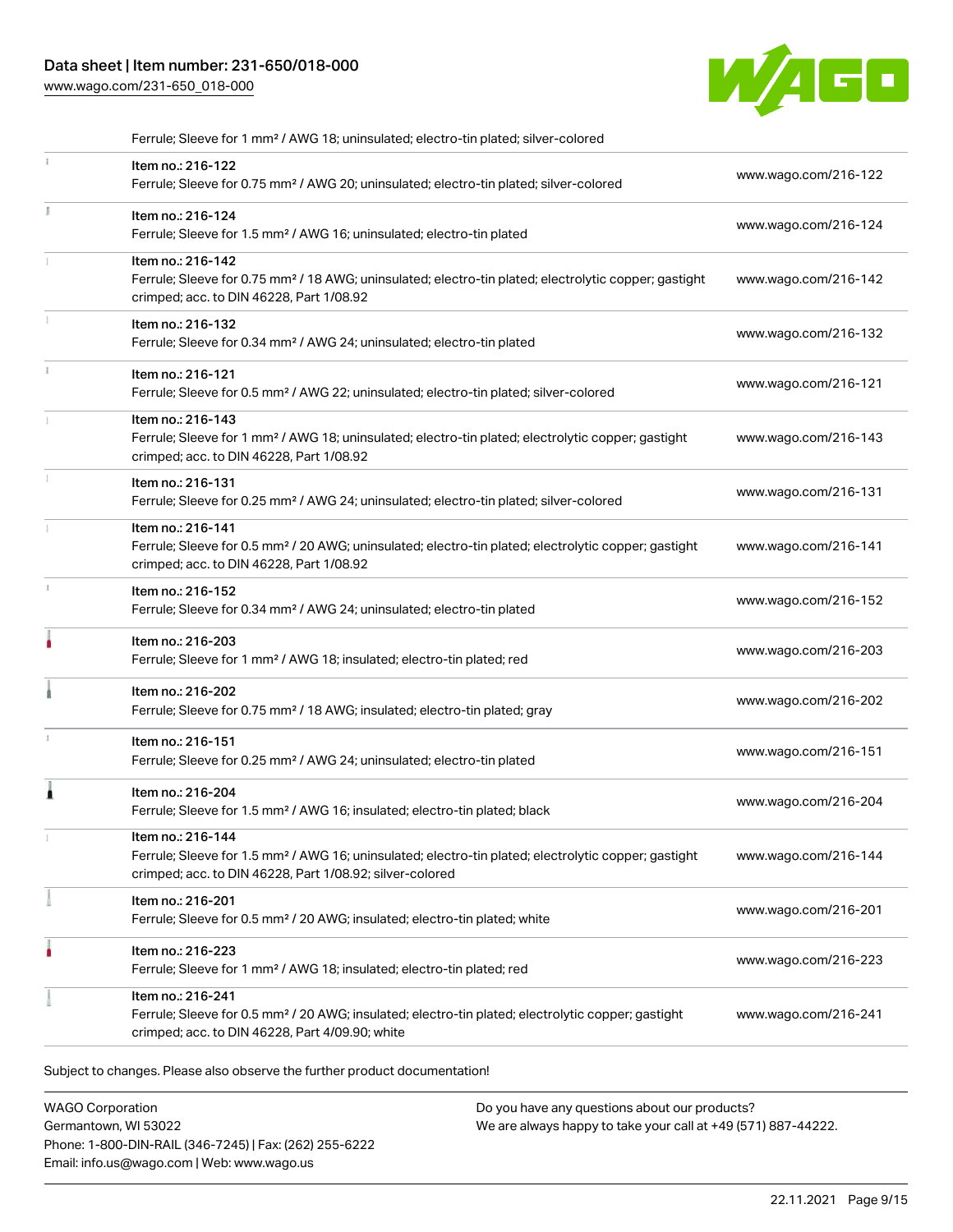# Data sheet | Item number: 231-650/018-000

[www.wago.com/231-650\\_018-000](http://www.wago.com/231-650_018-000)



|                | Item no.: 216-242                                                                                                                                                                                       |                      |
|----------------|---------------------------------------------------------------------------------------------------------------------------------------------------------------------------------------------------------|----------------------|
|                | Ferrule; Sleeve for 0.75 mm <sup>2</sup> / 18 AWG; insulated; electro-tin plated; electrolytic copper; gastight<br>crimped; acc. to DIN 46228, Part 4/09.90; gray                                       | www.wago.com/216-242 |
|                | Item no.: 216-222<br>Ferrule; Sleeve for 0.75 mm <sup>2</sup> / 18 AWG; insulated; electro-tin plated; gray                                                                                             | www.wago.com/216-222 |
|                | Item no.: 216-221<br>Ferrule; Sleeve for 0.5 mm <sup>2</sup> / 20 AWG; insulated; electro-tin plated; white                                                                                             | www.wago.com/216-221 |
| 1              | Item no.: 216-224<br>Ferrule; Sleeve for 1.5 mm <sup>2</sup> / AWG 16; insulated; electro-tin plated; black                                                                                             | www.wago.com/216-224 |
|                | Item no.: 216-243<br>Ferrule; Sleeve for 1 mm <sup>2</sup> / AWG 18; insulated; electro-tin plated; electrolytic copper; gastight crimped; www.wago.com/216-243<br>acc. to DIN 46228, Part 4/09.90; red |                      |
| Ă              | Item no.: 216-244<br>Ferrule; Sleeve for 1.5 mm <sup>2</sup> / AWG 16; insulated; electro-tin plated; electrolytic copper; gastight<br>crimped; acc. to DIN 46228, Part 4/09.90; black                  | www.wago.com/216-244 |
| ۸              | Item no.: 216-263<br>Ferrule; Sleeve for 1 mm <sup>2</sup> / AWG 18; insulated; electro-tin plated; electrolytic copper; gastight crimped; www.wago.com/216-263<br>acc. to DIN 46228, Part 4/09.90; red |                      |
| Ă              | Item no.: 216-264<br>Ferrule; Sleeve for 1.5 mm <sup>2</sup> / AWG 16; insulated; electro-tin plated; electrolytic copper; gastight<br>crimped; acc. to DIN 46228, Part 4/09.90; black                  | www.wago.com/216-264 |
| Ă              | Item no.: 216-284<br>Ferrule; Sleeve for 1.5 mm <sup>2</sup> / AWG 16; insulated; electro-tin plated; electrolytic copper; gastight<br>crimped; acc. to DIN 46228, Part 4/09.90; black                  | www.wago.com/216-284 |
|                | Item no.: 216-262<br>Ferrule; Sleeve for 0.75 mm <sup>2</sup> / 18 AWG; insulated; electro-tin plated; electrolytic copper; gastight<br>crimped; acc. to DIN 46228, Part 4/09.90; gray                  | www.wago.com/216-262 |
|                | Item no.: 216-301<br>Ferrule; Sleeve for 0.25 mm <sup>2</sup> / AWG 24; insulated; electro-tin plated; yellow                                                                                           | www.wago.com/216-301 |
|                | Item no.: 216-321<br>Ferrule; Sleeve for 0.25 mm <sup>2</sup> / AWG 24; insulated; electro-tin plated; yellow                                                                                           | www.wago.com/216-321 |
|                | Item no.: 216-322<br>Ferrule; Sleeve for 0.34 mm <sup>2</sup> / 22 AWG; insulated; electro-tin plated; green                                                                                            | www.wago.com/216-322 |
| ۵              | Item no.: 216-302<br>Ferrule; Sleeve for 0.34 mm <sup>2</sup> / 22 AWG; insulated; electro-tin plated; light turquoise                                                                                  | www.wago.com/216-302 |
| <b>Tools</b>   |                                                                                                                                                                                                         |                      |
| Operating tool |                                                                                                                                                                                                         |                      |
|                | Item no.: 209-130<br>Operating tool; suitable for 264, 280 and 281 Series; 1-way; of insulating material; white                                                                                         | www.wago.com/209-130 |
|                | Item no.: 209-132<br>Operating tool; for connecting comb-style jumper bar; 2-way; of insulating material                                                                                                | www.wago.com/209-132 |

Subject to changes. Please also observe the further product documentation!

WAGO Corporation Germantown, WI 53022 Phone: 1-800-DIN-RAIL (346-7245) | Fax: (262) 255-6222 Email: info.us@wago.com | Web: www.wago.us Do you have any questions about our products? We are always happy to take your call at +49 (571) 887-44222.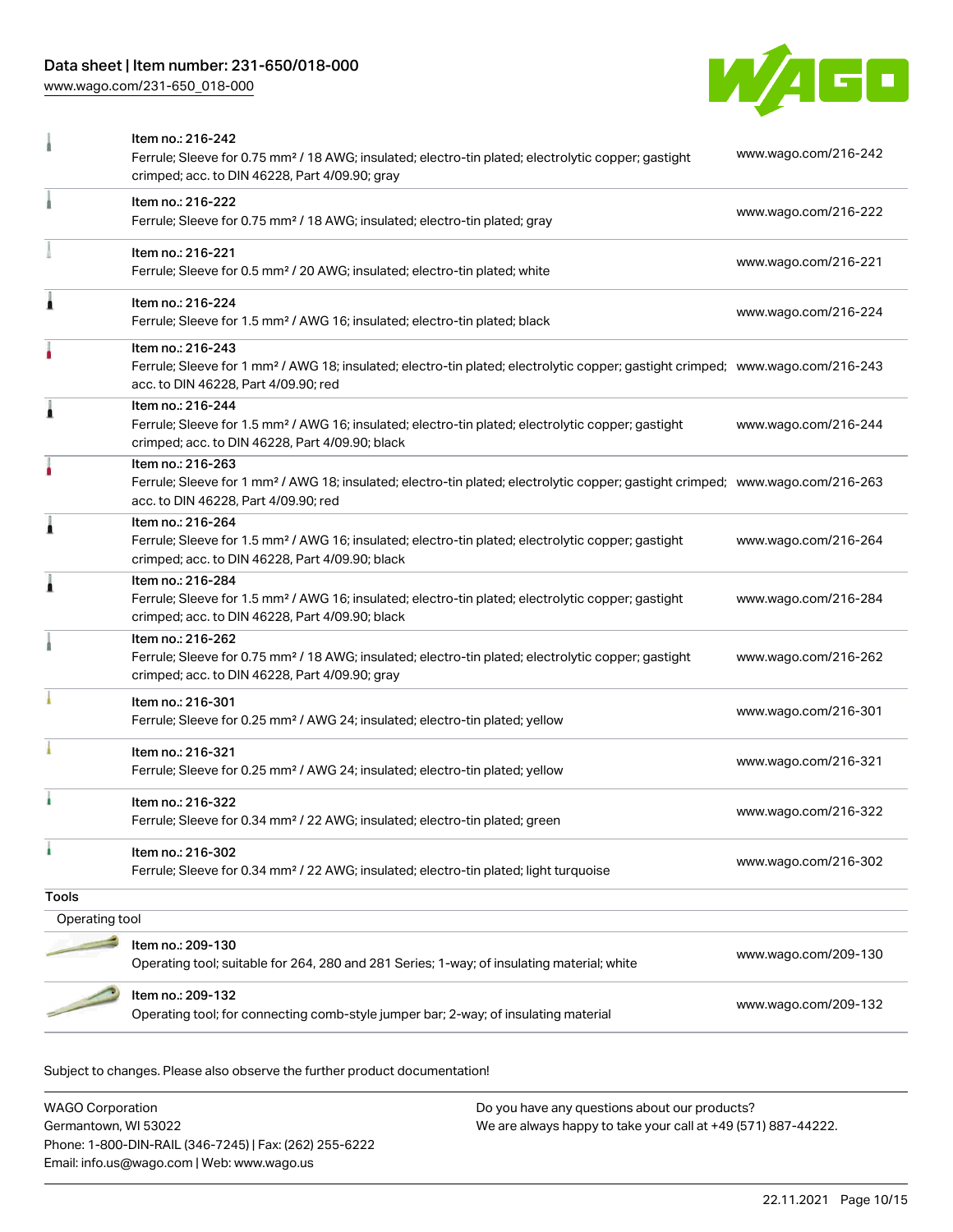[www.wago.com/231-650\\_018-000](http://www.wago.com/231-650_018-000)

y

and i



| Item no.: 231-159<br>Operating tool; natural                                                                     | www.wago.com/231-159 |
|------------------------------------------------------------------------------------------------------------------|----------------------|
| Item no.: 210-250<br>Operating tool; for MCS MINI & MIDI with CAGE CLAMP® connection; red                        | www.wago.com/210-250 |
| Item no.: 231-231<br>Combination operating tool; red                                                             | www.wago.com/231-231 |
| Item no.: 210-657<br>Operating tool; Blade: 3.5 x 0.5 mm; with a partially insulated shaft; short; multicoloured | www.wago.com/210-657 |
| Item no.: 210-720<br>Operating tool; Blade: 3.5 x 0.5 mm; with a partially insulated shaft; multicoloured        | www.wago.com/210-720 |
| Item no.: 231-131<br>Operating tool; made of insulating material; 1-way; loose; white                            | www.wago.com/231-131 |
| Item no.: 231-291<br>Operating tool; made of insulating material; 1-way; loose; red                              | www.wago.com/231-291 |
| Item no.: 280-432<br>Operating tool; made of insulating material; 2-way; white                                   | www.wago.com/280-432 |
| Item no.: 280-434<br>Operating tool; made of insulating material; 4-way                                          | www.wago.com/280-434 |
| Item no.: 280-437<br>Operating tool; made of insulating material; 7-way                                          | www.wago.com/280-437 |
| Item no.: 280-440<br>Operating tool; made of insulating material; 10-way                                         | www.wago.com/280-440 |
| Item no.: 280-435<br>Operating tool; made of insulating material; 5-way; gray                                    | www.wago.com/280-435 |
| Item no.: 280-436<br>Operating tool; made of insulating material; 6-way                                          | www.wago.com/280-436 |
| Item no.: 280-438<br>Operating tool; made of insulating material; 8-way                                          | www.wago.com/280-438 |
| Item no.: 280-433                                                                                                |                      |

Operating tool; made of insulating material; 3-way [www.wago.com/280-433](http://www.wago.com/280-433)

Subject to changes. Please also observe the further product documentation!

WAGO Corporation Germantown, WI 53022 Phone: 1-800-DIN-RAIL (346-7245) | Fax: (262) 255-6222 Email: info.us@wago.com | Web: www.wago.us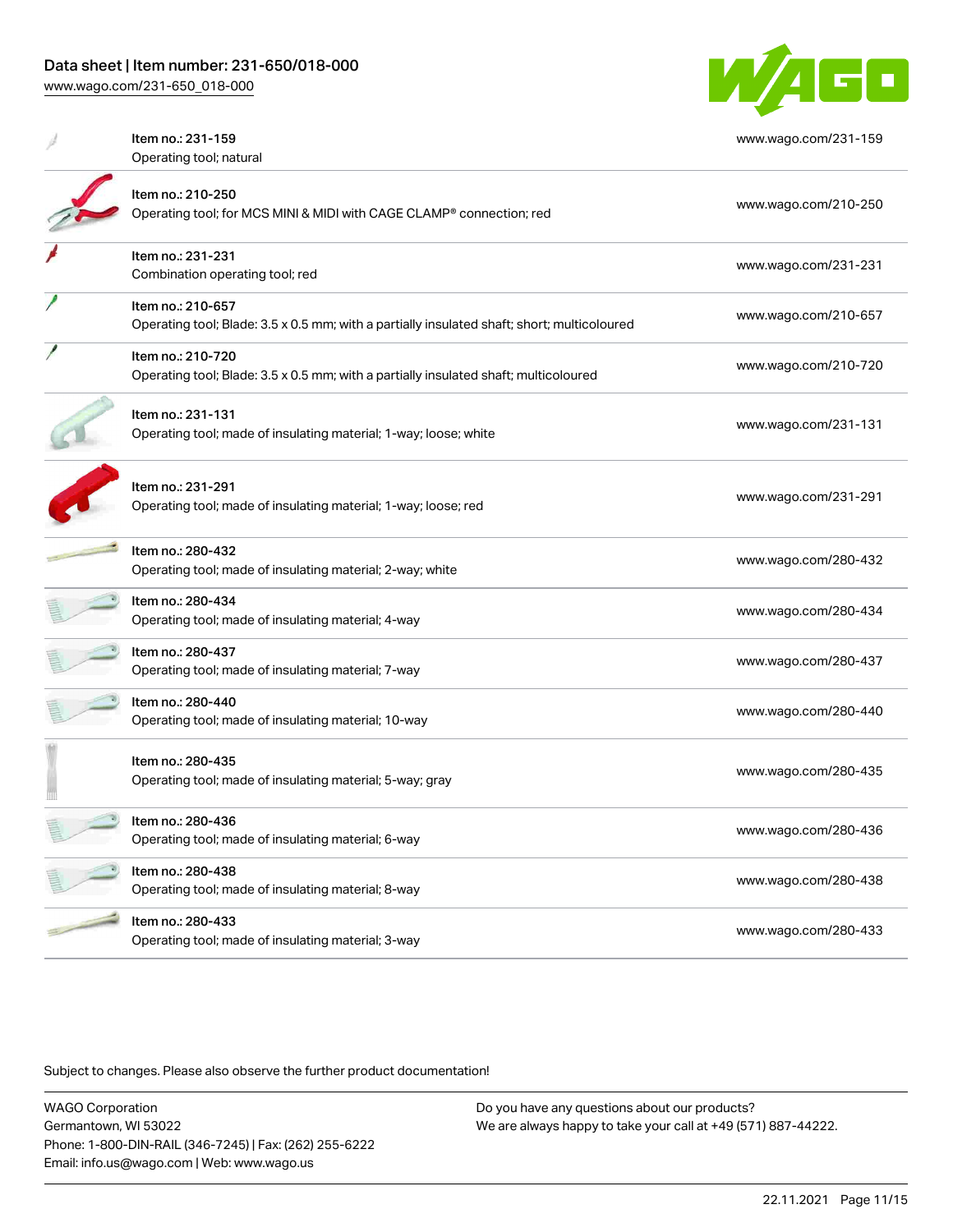

### Downloads Documentation

| <b>Additional Information</b>                                                                                                                        |            |               |          |
|------------------------------------------------------------------------------------------------------------------------------------------------------|------------|---------------|----------|
| Technical explanations                                                                                                                               | 2019 Apr 3 | pdf<br>2.0 MB | Download |
|                                                                                                                                                      |            |               |          |
| <b>CAD files</b>                                                                                                                                     |            |               |          |
| <b>CAE</b> data                                                                                                                                      |            |               |          |
| EPLAN Data Portal 231-650/018-000                                                                                                                    |            | <b>URL</b>    | Download |
| ZUKEN Portal 231-650/018-000                                                                                                                         |            | <b>URL</b>    | Download |
| EPLAN Data Portal 231-650/018-000                                                                                                                    |            | <b>URL</b>    | Download |
| CAD data                                                                                                                                             |            |               |          |
| 2D/3D Models 231-650/018-000                                                                                                                         |            | <b>URL</b>    | Download |
| <b>Environmental Product Compliance</b>                                                                                                              |            |               |          |
| <b>Compliance Search</b>                                                                                                                             |            |               |          |
| Environmental Product Compliance 231-650/018-000                                                                                                     |            | URL           | Download |
| 1-conductor male connector; CAGE CLAMP®; 2.5 mm <sup>2</sup> ; Pin spacing 5.08 mm; 20-pole;<br>Snap-in mounting feet; 2,50 mm <sup>2</sup> ; orange |            |               |          |

### Installation Notes

Subject to changes. Please also observe the further product documentation!

WAGO Corporation Germantown, WI 53022 Phone: 1-800-DIN-RAIL (346-7245) | Fax: (262) 255-6222 Email: info.us@wago.com | Web: www.wago.us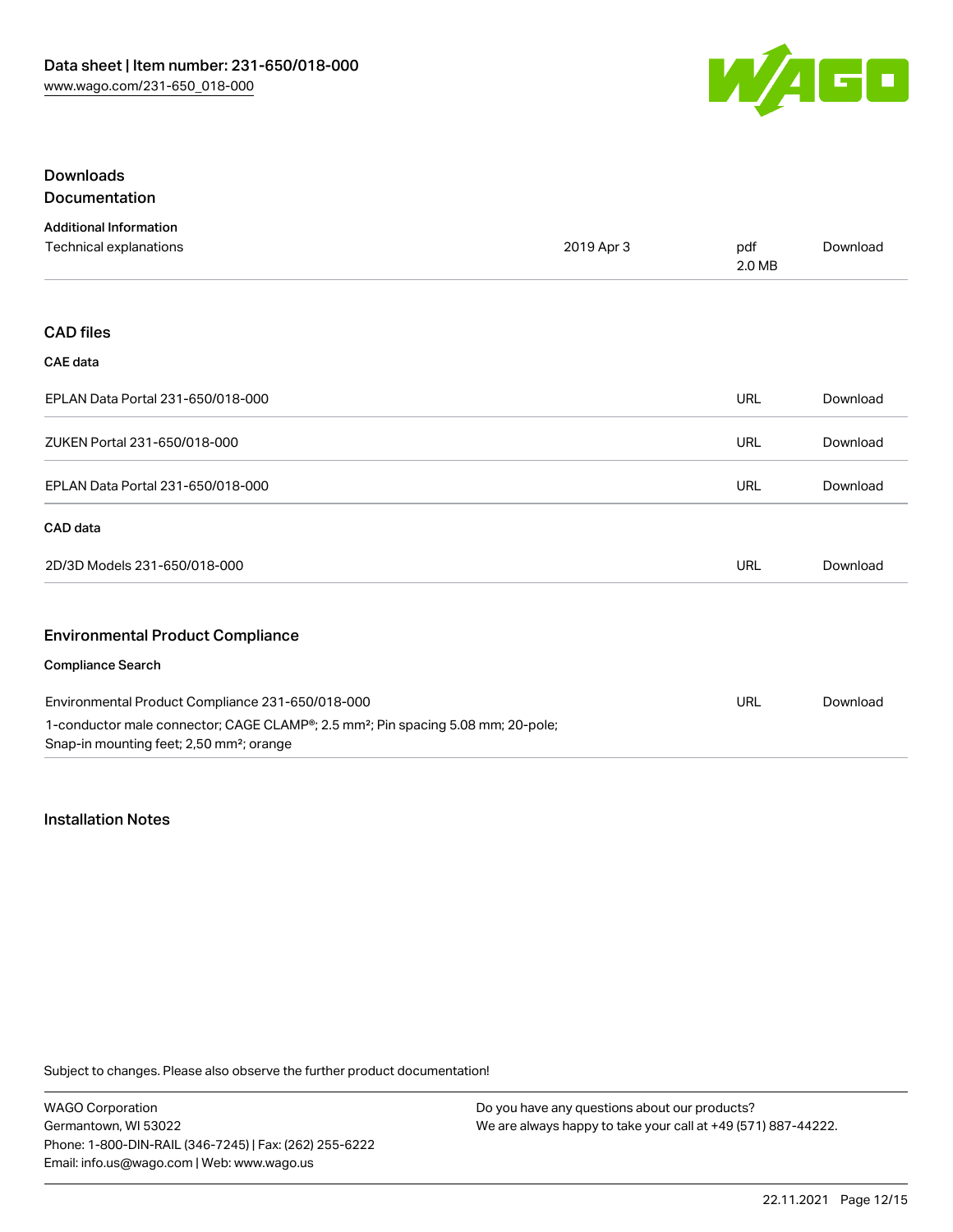



Inserting a conductor via 3.5 mm screwdriver – CAGE CLAMP® actuation parallel to conductor entry.



Inserting a conductor via 3.5 mm screwdriver – CAGE CLAMP® actuation perpendicular to conductor entry.



Inserting a conductor into CAGE CLAMP® unit via operating lever (231-291).



Inserting a conductor via operating tool.

#### Coding



Coding a male header – fitting coding key(s).

Subject to changes. Please also observe the further product documentation!

WAGO Corporation Germantown, WI 53022 Phone: 1-800-DIN-RAIL (346-7245) | Fax: (262) 255-6222 Email: info.us@wago.com | Web: www.wago.us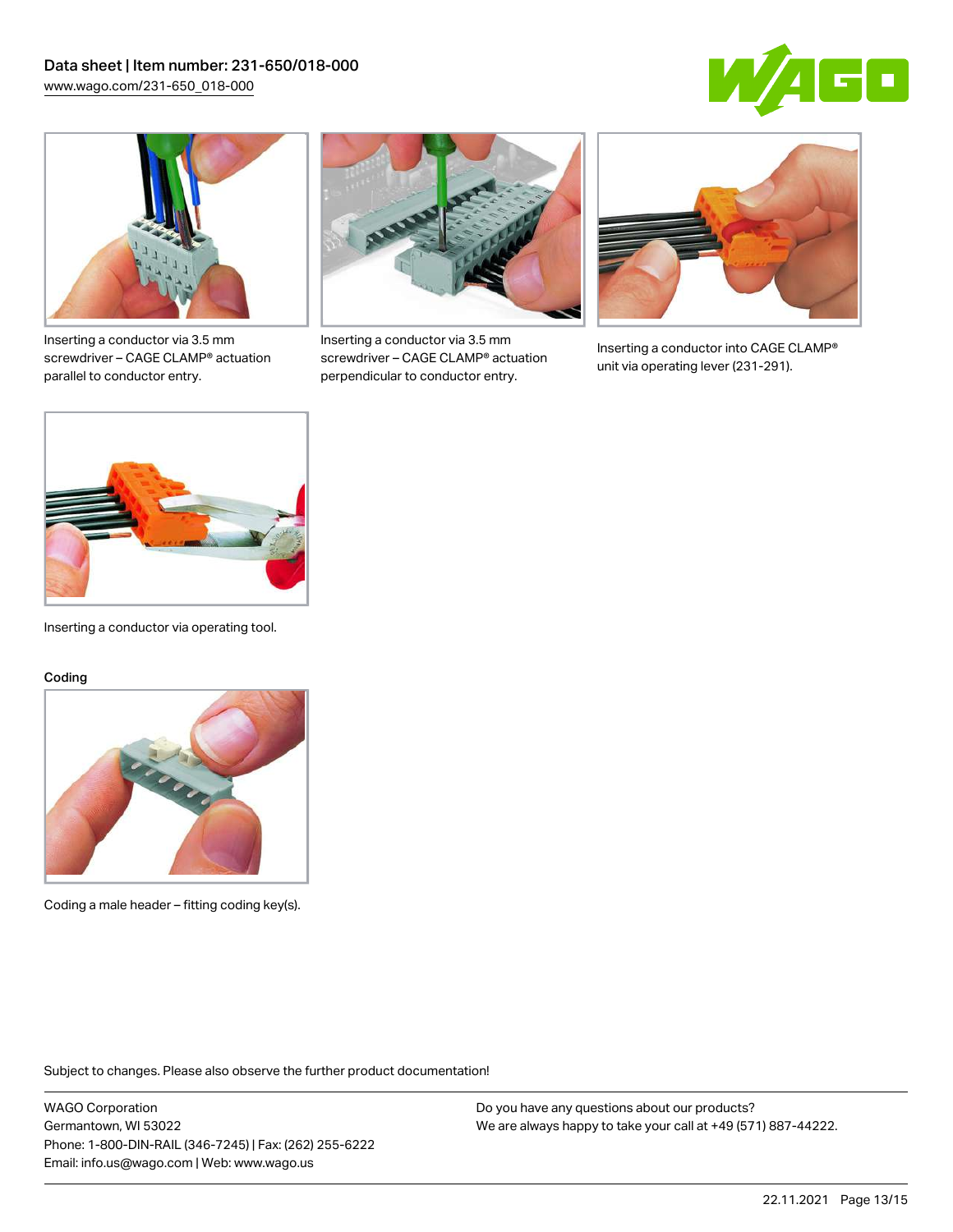



Testing – female connector with CAGE CLAMP®

Integrated test ports for testing perpendicular to conductor entry via 2 or 2.3 mm Ø test plug

Installation



Male connector with strain relief plate



Strain relief housing shown with a male connector equipped with CAGE CLAMP®

Marking

Subject to changes. Please also observe the further product documentation!

WAGO Corporation Germantown, WI 53022 Phone: 1-800-DIN-RAIL (346-7245) | Fax: (262) 255-6222 Email: info.us@wago.com | Web: www.wago.us